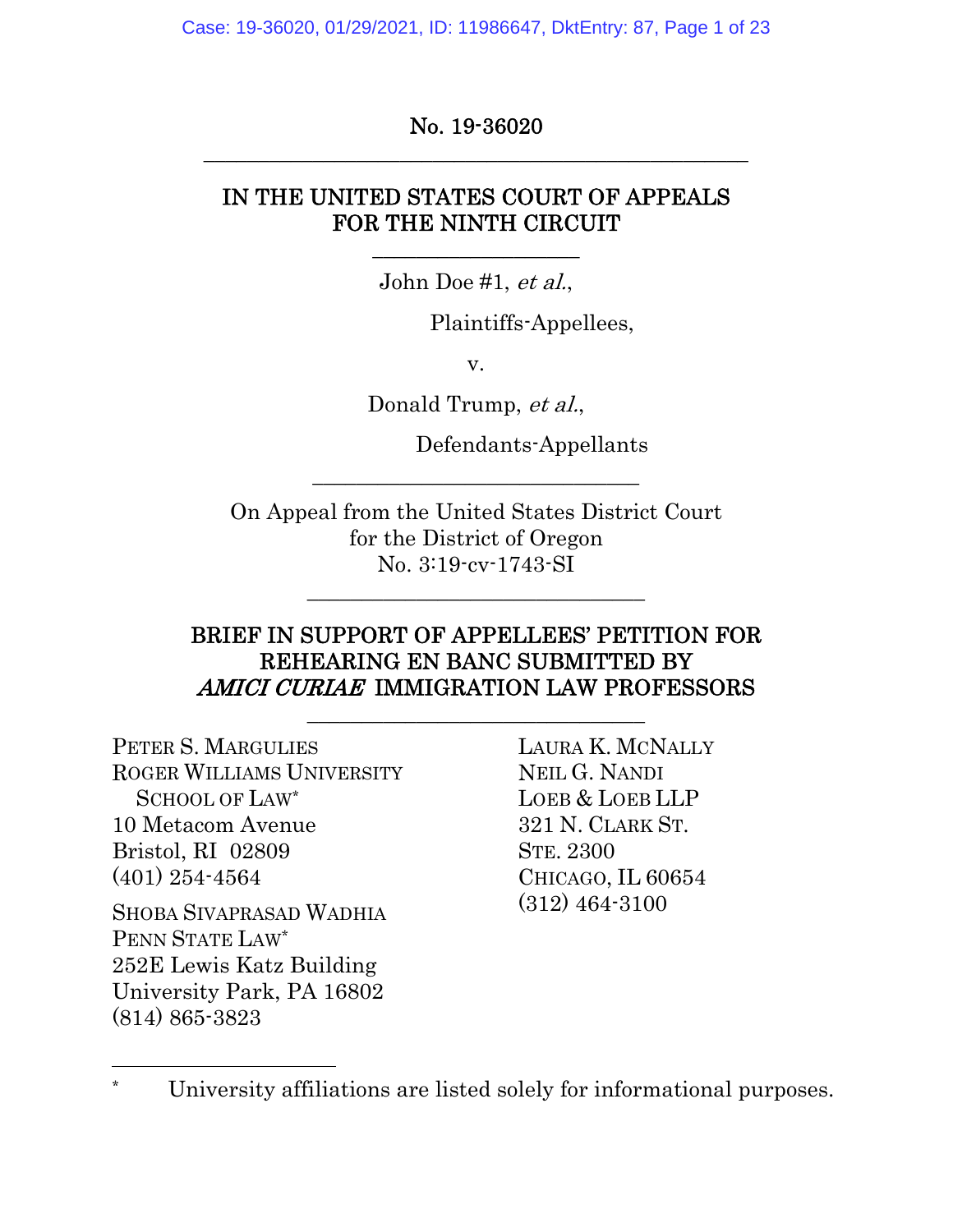## TABLE OF CONTENTS

## Page

| I.  | The Panel Did Not Consider the Historical Context of § 1182(f) |                                                                                             |  |
|-----|----------------------------------------------------------------|---------------------------------------------------------------------------------------------|--|
| II. | The Panel Improperly Discounted the Proclamation's Clash with  |                                                                                             |  |
|     | $\mathbf{A}$ .                                                 | The ACA's Guiding Logic: Pooling High and Low                                               |  |
|     | <b>B.</b>                                                      | Lawfully Present Immigrants Promote Sustainable                                             |  |
|     | $C$ .                                                          | The ACA's Emphasis on Immigrant Enrollment<br>Marked a Meaningful Departure from Congress's |  |
|     | D.                                                             | The Panel Majority Unduly Discounted the Conflict                                           |  |
|     |                                                                |                                                                                             |  |
|     |                                                                |                                                                                             |  |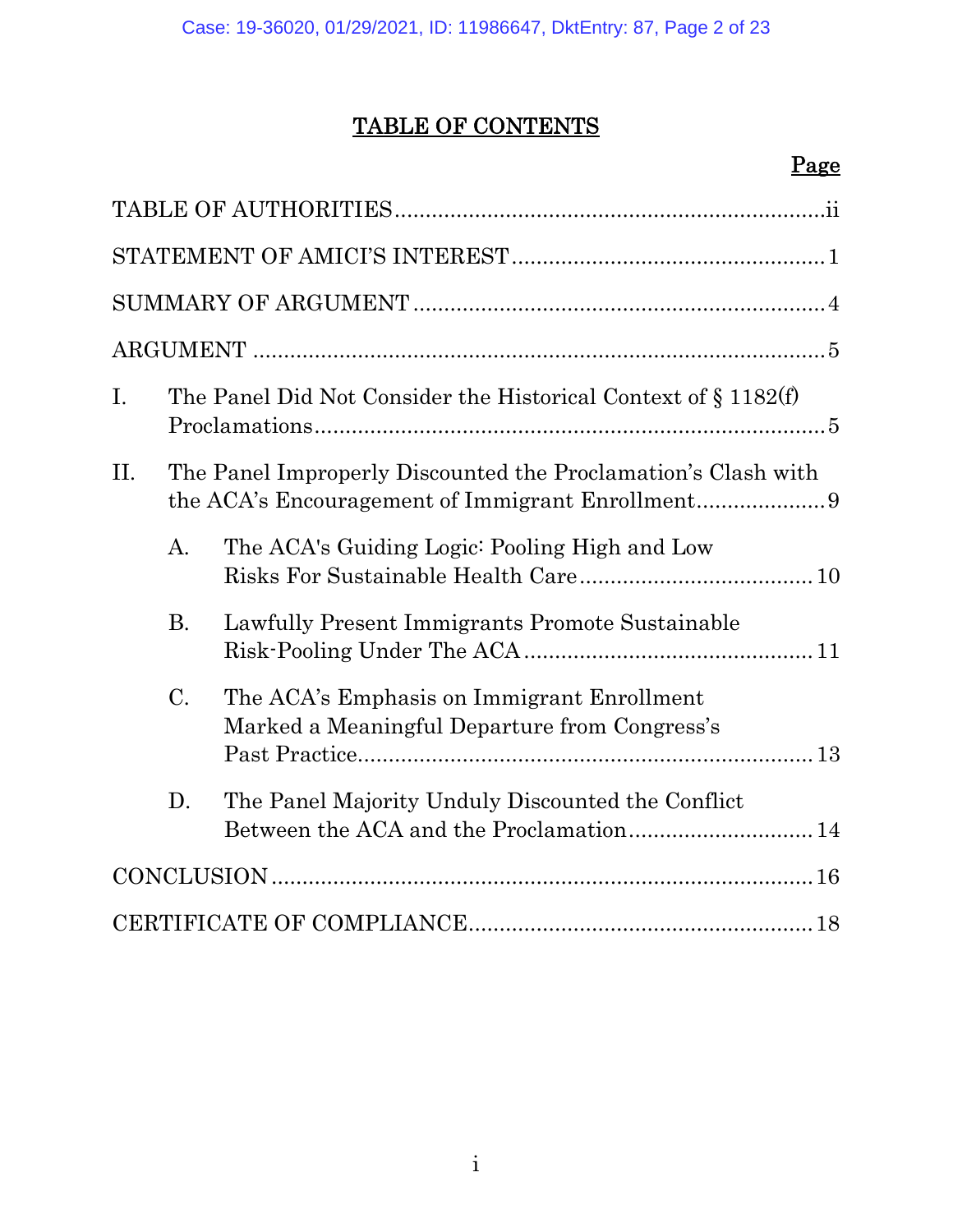## TABLE OF AUTHORITIES

| Page(s)                                                         |
|-----------------------------------------------------------------|
| $\rm{Cases}$                                                    |
| King v. Burwell,                                                |
| Mathews v. Diaz,                                                |
| Trump v. Hawaii,                                                |
| ${\rm Statutes}$                                                |
|                                                                 |
|                                                                 |
|                                                                 |
|                                                                 |
|                                                                 |
|                                                                 |
|                                                                 |
| $\rm{Court\ Rules}$                                             |
|                                                                 |
|                                                                 |
| Regulations                                                     |
| Exec. Order No. 13694, 80 Fed. Reg. 18,077, § 4 (Apr. 1, 2015)7 |
|                                                                 |
|                                                                 |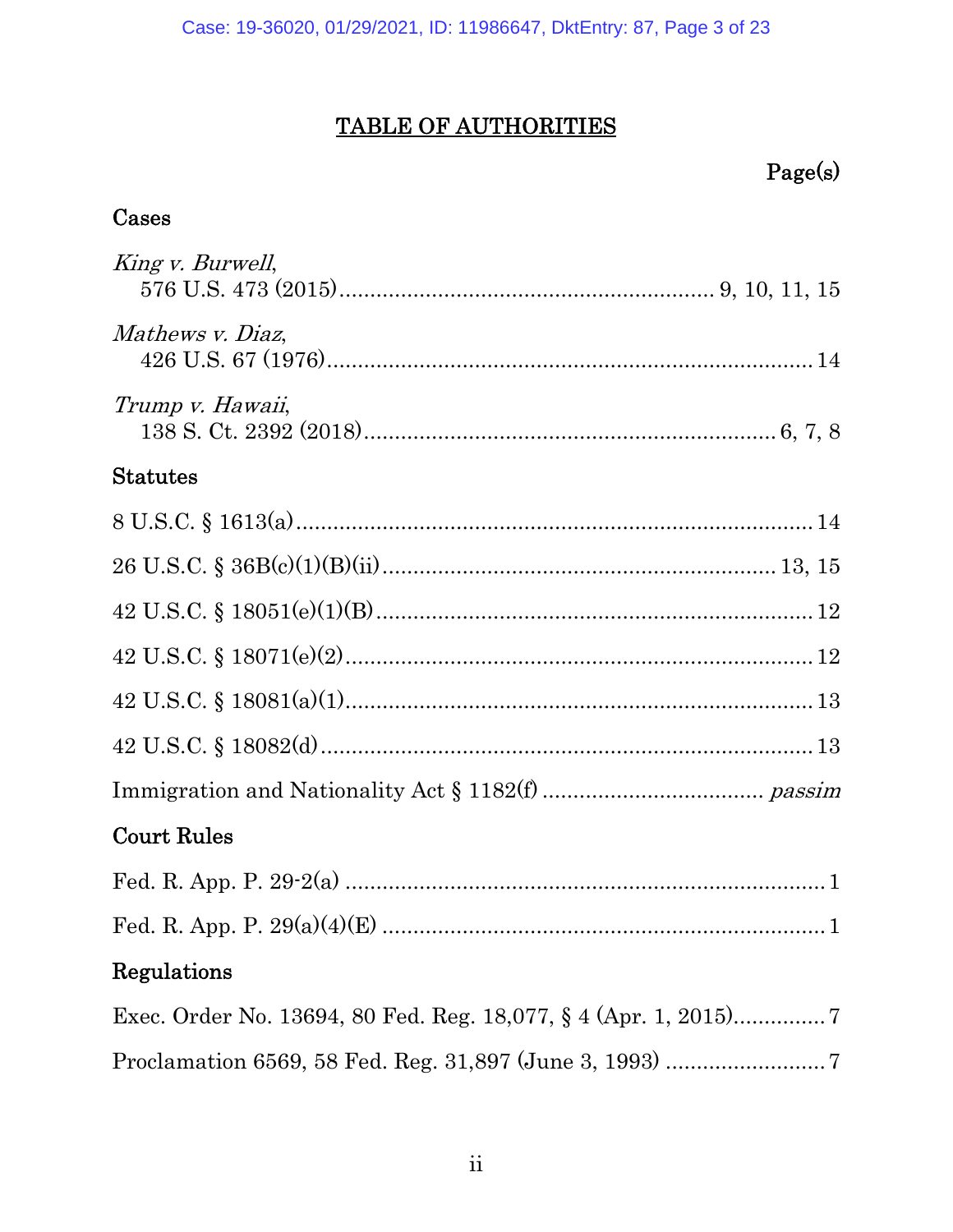## TABLE OF AUTHORITIES (Cont'd)

| <b>Other Authorities</b>                                                                                                                        |
|-------------------------------------------------------------------------------------------------------------------------------------------------|
| Addressing Disparities in Health and Healthcare: Issues of Reform:<br>Hearing Before the H. Subcomm. on Health of the Committee on              |
| David L. Ortmeyer & Michael A. Quinn, The Impact on Health of<br>Recurring Migrations to the United States, 49(3) Journal of                    |
| Heather Antecol & Kelly Bedard, Unhealthy Assimilation: Why Do<br>Immigrants Converge to American Health Status Levels?, 43(2)                  |
| Ilana Redstone Akresh, <i>Health Service Utilization Among Immigrants</i><br>to the United States, 28 Population Research & Pol'y Rev. 795      |
| Janet M. Calvo, The Consequences of Restricted Health Care Access for<br><i>Immigrants: Lessons from Medicaid and SCHIP</i> , 17 Ann. Health L. |
| Kate Manuel, Cong. Research Serv., R44743, Executive Authority to                                                                               |
| Maria Roura, Unraveling migrants' health paradoxes: a<br>transdisciplinary research agenda, 71 J. Epidemiology & Comm'y                         |
| Maryellen Fullerton, <i>Cuban Exceptionalism: Migration and Asylum in</i><br>Spain and the United States, 35 U. Miami Inter-Am. L. Rev. 527     |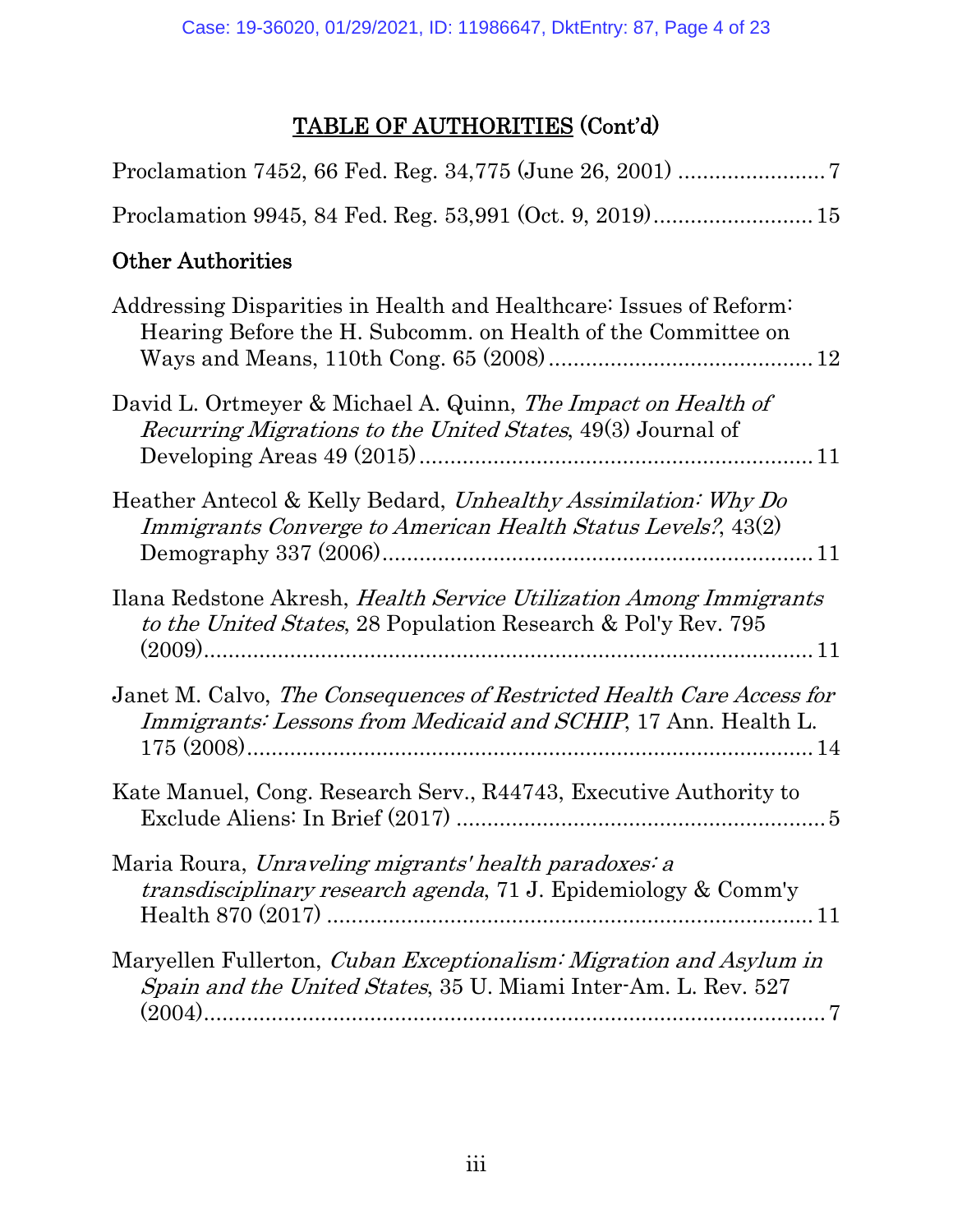## TABLE OF AUTHORITIES (Cont'd)

| Medha D. Makhlouf, Laboratories of Exclusion: Medicaid, Federalism, |  |
|---------------------------------------------------------------------|--|
|                                                                     |  |

| Michael J. Wishnie, Laboratories of Bigotry?: Devolution of the   |  |  |  |  |
|-------------------------------------------------------------------|--|--|--|--|
| Immigration Power, Equal Protection, and Federalism, 76 N.Y.U. L. |  |  |  |  |
|                                                                   |  |  |  |  |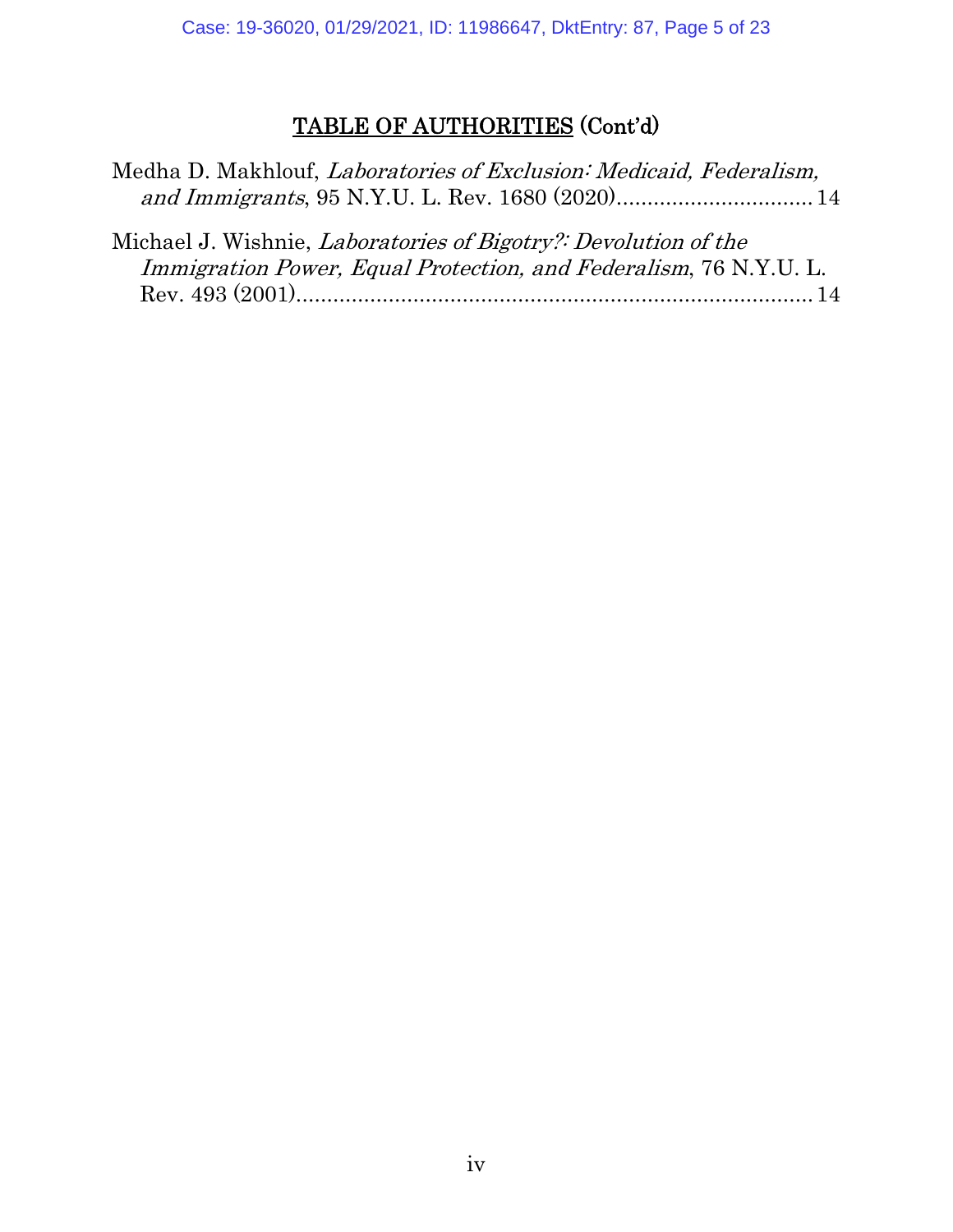#### STATEMENT OF AMICI'S INTEREST1

Amici curiae are law professors who teach and publish scholarship about United States immigration law. Amici have collectively studied the implementation and history of the Immigration and Nationality Act (INA) for decades and have written extensively on the topic. They accordingly have an abiding interest in the proper interpretation and administration of the Nation's immigration laws, particularly the INA. Amici respectfully submit that their proposed brief could aid this Court's consideration by placing the current dispute in the broader context and history of relevant immigration statutes. Amici are<sup>2:</sup>

David C. Baluarte W&L School of Law

 $\overline{a}$ 

Lenni B. Benson New York Law School

John Bauer University of Connecticut School of Law

Linda Bosniak Rutgers Law School

<sup>2</sup> University affiliations are listed solely for informational purposes.

<sup>1</sup> Amici submit this brief pursuant to Circuit Rule 29-2(a) and state that all parties have consented to its timely filing. Amici further state, pursuant to Federal Rule of Appellate Procedure  $29(a)(4)(E)$ , that no counsel for a party authored this brief in whole or in part, and no person other than the amici curiae or their counsel made a monetary contribution intended to fund the preparation or submission of this brief.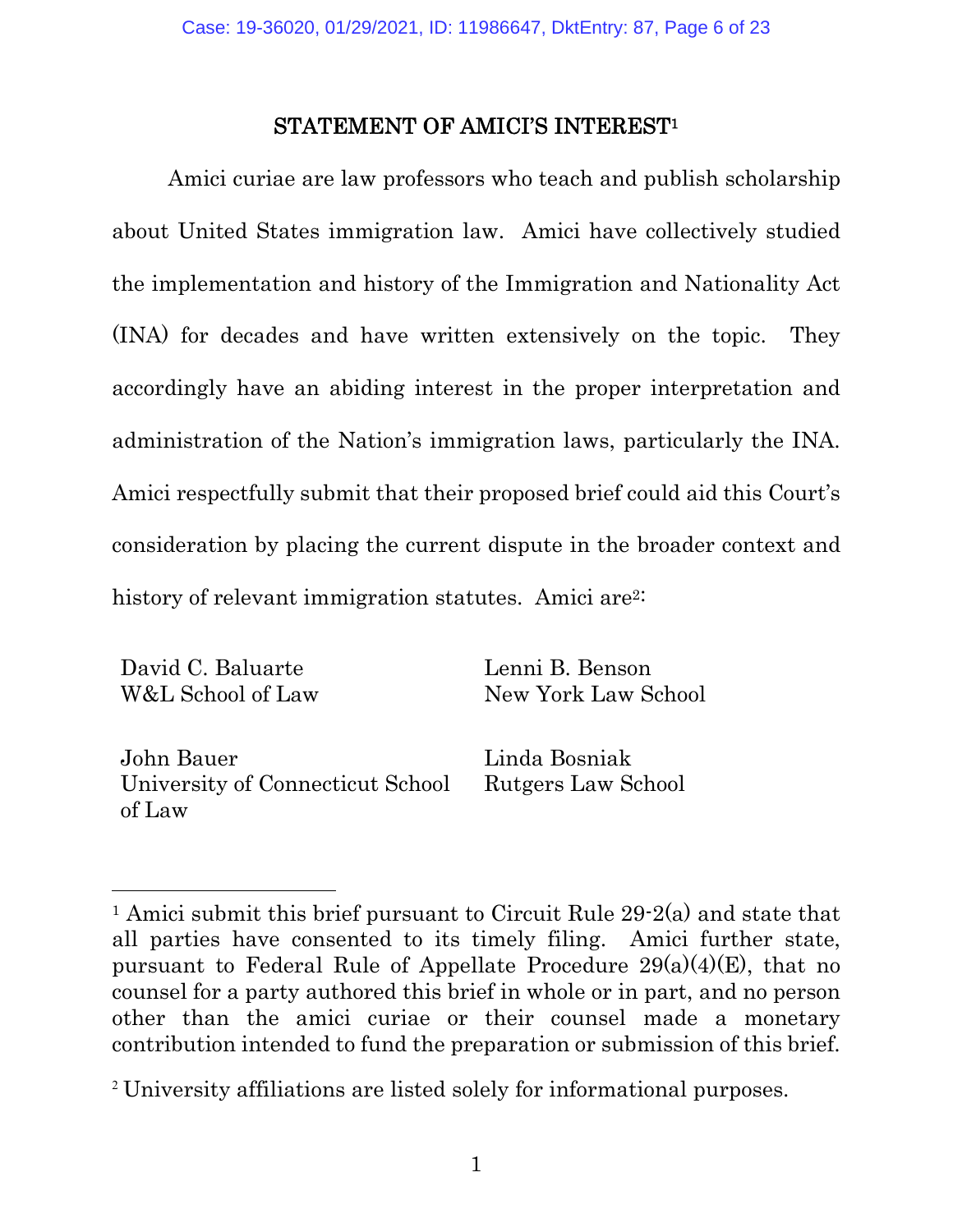Jason A. Cade University of Georgia Law School

Jennifer M. Chacón UCLA School of Law

Michael J. Churgin University of Texas School of Law

Marisa S. Cianciarulo Dale E. Fowler School of Law, Chapman University

Stella B. Elias University of Iowa College of Law

William Gill LMU Duncan School of Law

Lindsay M. Harris UDC David A. Clarke School of Law

César Cuauhtémoc García Hernández University of Denver Sturm College of Law

Bill Ong Hing University of San Francisco School of Law

Geoffrey A. Hoffmann University of Houston Law Center

Mary Holper Boston College Law School

Margaret Hu Penn State Law

Alan Hyde Rutgers Law School

Anil Kalhan Drexel University Thomas R. Kline School of Law

Medha D. Makhlouf Penn State Law

Peter Margulies Roger Williams University School of Law

Tom McDonnell Elisabeth Haub School of Law at Pace University

Vanessa Merton Elisabeth Haub School of Law at Pace University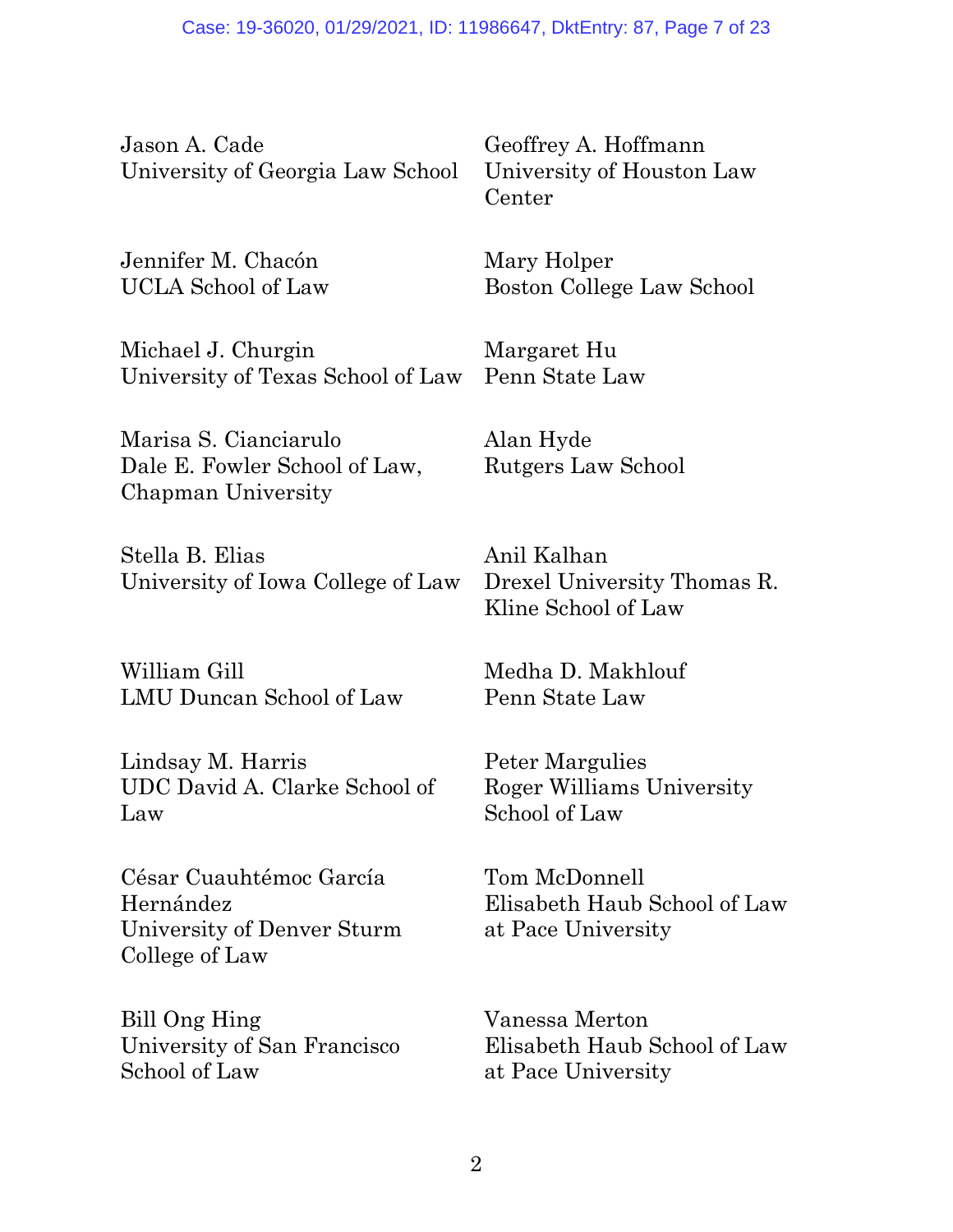Karen Musalo U.C. Hastings College of the Law

Michael A. Olivas University of Houston Law Center

Shoba Sivaprasad Wadhia Penn State Law

Michael J. Wishnie Yale Law School

Sarah Sherman-Stokes Boston University School of Law Stephen Yale-Loehr Cornell Law School

Maureen A. Sweeney University of Maryland, Carey School of Law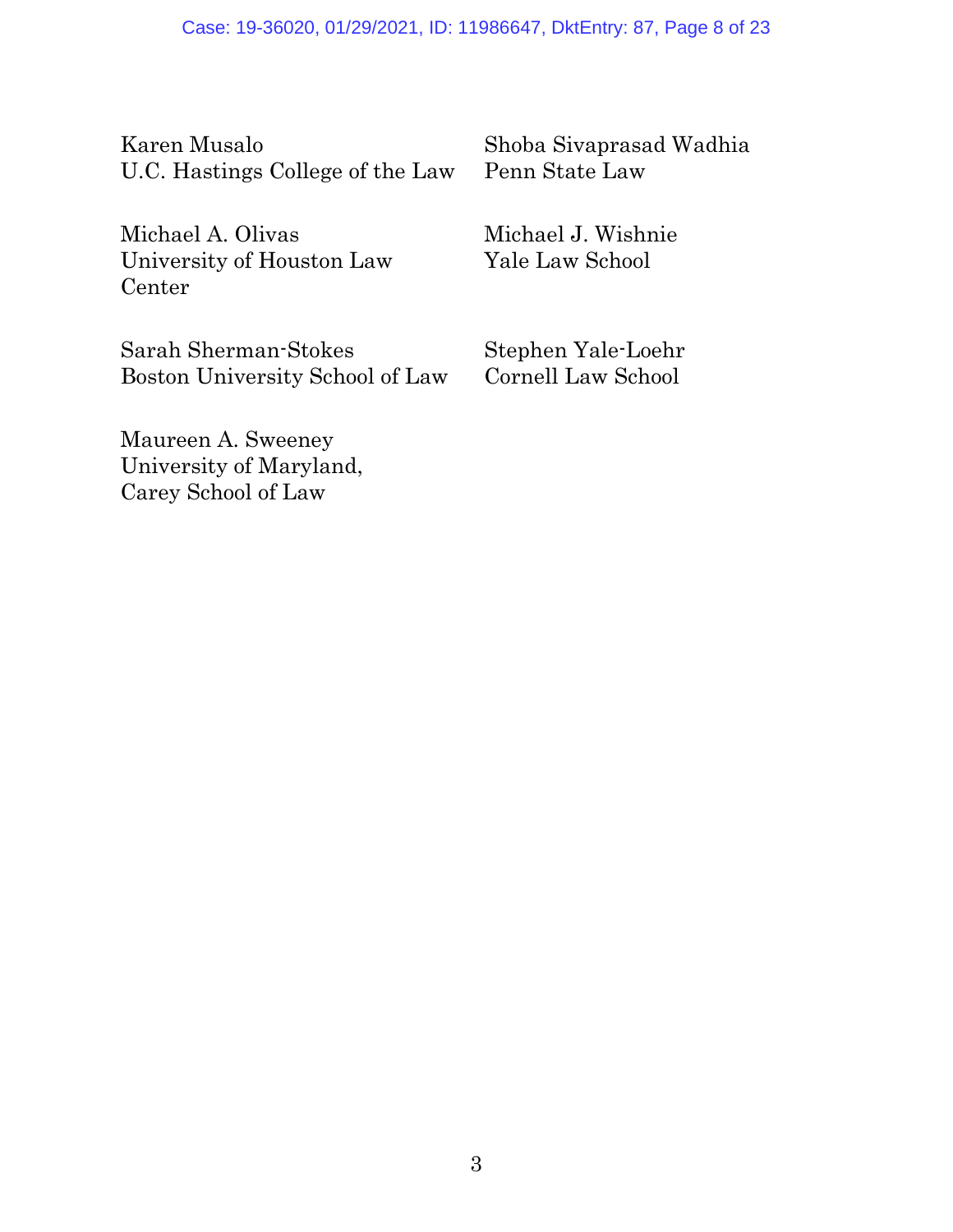#### SUMMARY OF ARGUMENT

The panel erred by insufficiently considering the historical and statutory context relevant to the Proclamation at issue. Universal practice under § 1182(f) of the Immigration and Nationality Act ("INA") up until the current Proclamation demonstrated that a foreign-facing nexus was the critical factor cabining executive authority. This Proclamation, however, relies upon domestic health insurance costs to bar the entry of immigrants who lack qualifying health care plans. By discounting the nexus to foreign conduct, the panel removed limitations on executive discretion, jettisoned history, and disregarded Supreme Court analysis. In addition to removing the Proclamation from the context of the INA, the panel also did not consider the Proclamation's impact on the Affordable Care Act's ("ACA") statutory scheme, including the way the Proclamation relies on health insurance coverage to undermine and distort Congressional intent in health insurance legislation. The panel's lack of appropriate consideration for historical and statutory context warrants rehearing.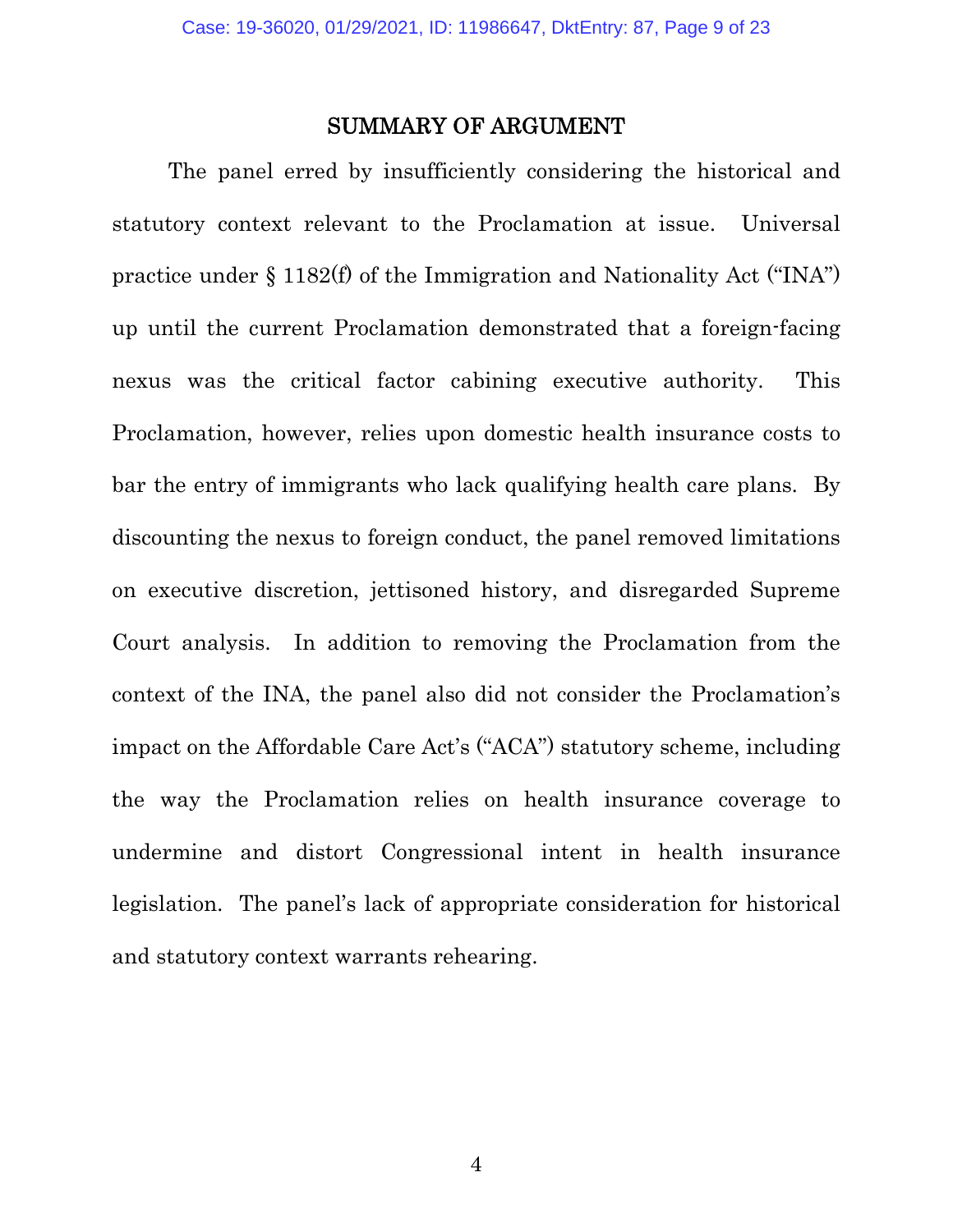#### ARGUMENT

### I. The Panel Did Not Consider the Historical Context of § 1182(f) Proclamations

In amici's brief before the panel, amici explained how, prior to the Proclamation at issue, every one of the over forty proclamations and executive orders issued under  $\S$  1182(f) or related statutory authority showed a specific nexus with the conduct of foreign government. See Dkt. 40, pp. 7–8; see also Kate Manuel, CONG. RESEARCH SERV., R44743, EXECUTIVE AUTHORITY TO EXCLUDE ALIENS: IN BRIEF 6-10 (2017) (listing prior § 1182(f) proclamations and orders). In fact, every past practice related to either retaliation or cooperation: 1) efforts to deter foreign states from engaging in conduct inimical to U.S. interests; or 2) attempts to foster international cooperation on matters of mutual interest.

To illustrate this point, amici provided a comprehensive table confirming the Proclamations' foreign focus by categorizing every past Proclamation as either cooperative or retaliatory. See Dkt. 40, pp. 20– 35. This past practice and understanding cabined executive power for seventy years. By disregarding this convention, however, the panel left § 1182 unrestrained by historical roots.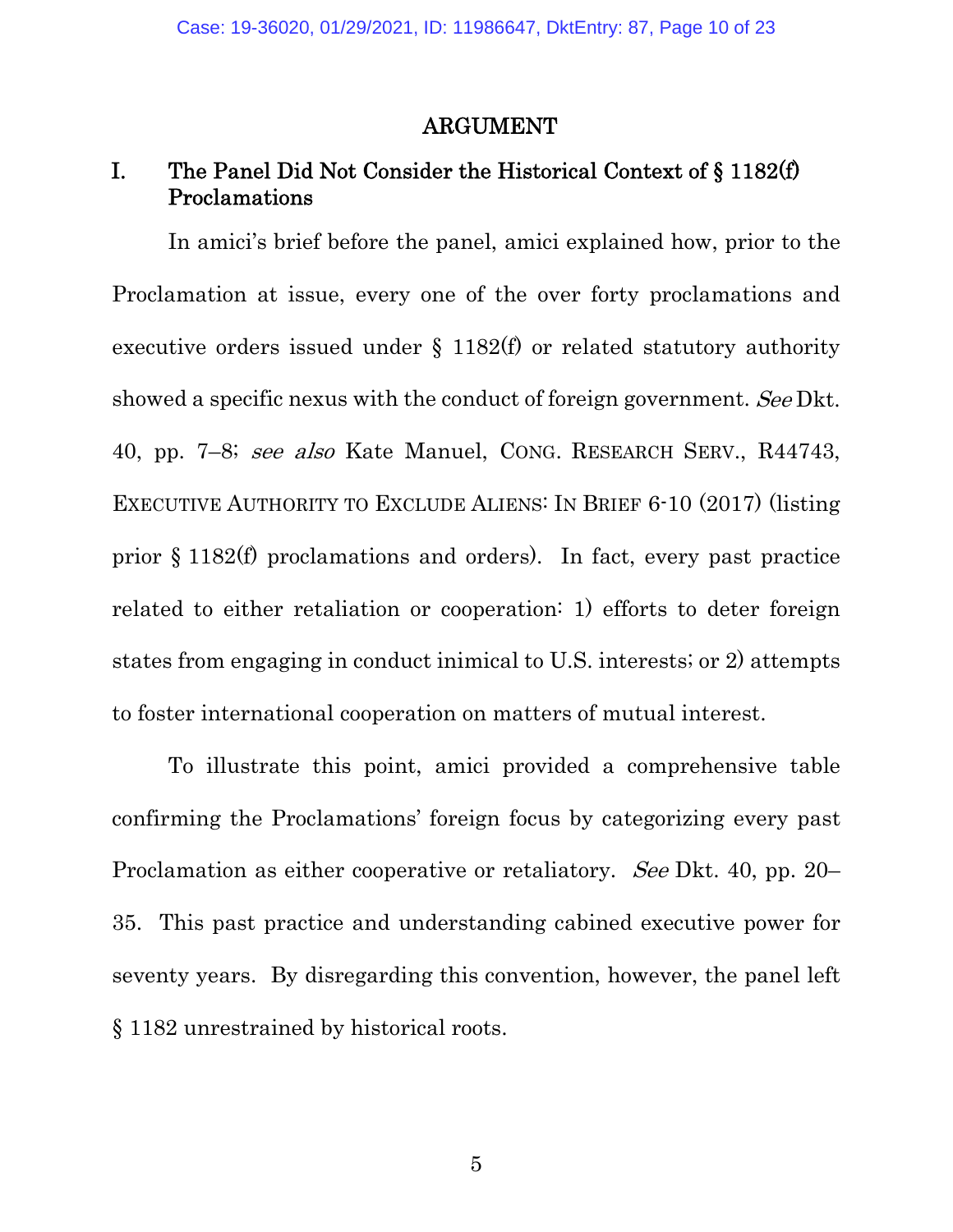The cooperation/retaliation dichotomy is consistent with the Supreme Court's evaluation of past practice under § 1182(f). For example, when analyzing the ban on entry from nationals from seven countries primarily in the Middle East, the Court noted that presidents often used  $\S$  1182(f) to "retaliate for conduct by ... governments that conflicted with U.S. foreign policy interests" and to address "ongoing diplomatic disputes." Trump v. Hawaii, 138 S. Ct. 2392, 2413 (2018). The Court also acknowledged the cooperative element when it observed that the President has latitude to "adopt[] a preventive measure in the context of international affairs and national security." Id. 2409 (internal punctuation omitted).

One retaliatory proclamation the Supreme Court considered was President Reagan's Proclamation No. 5517 (1986), which sought to "apply pressure on the Cuban government" to live up to an agreement on immigration from Cuba to the United States that Cuba had violated. Hawaii, 138 S. Ct. at 2413. As part of that agreement, Cuba had agreed to accept the return of almost three thousand members of the Mariel Boatlift to the United States who had committed crimes after admission. By issuing the Proclamation and taking related steps to limit Cuban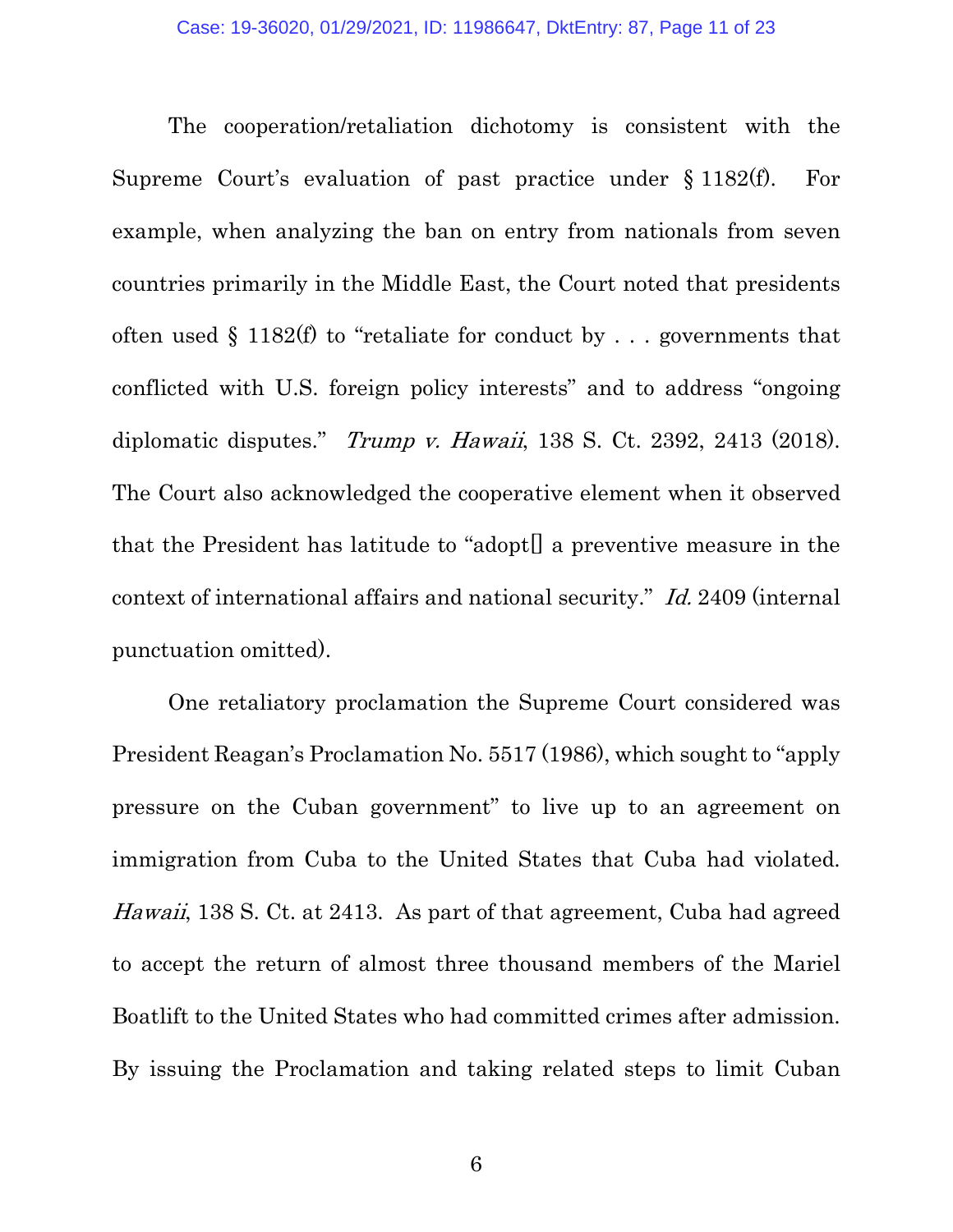emigration, President Reagan hoped to persuade the Castro regime to comply with its accord. Ultimately, the United States and Cuba resumed a more orderly approach to immigration. See Maryellen Fullerton, Cuban Exceptionalism: Migration and Asylum in Spain and the United States, 35 U. Miami Inter-Am. L. Rev. 527, 562 n.235 (2004)

Other uses of § 1182(f) authority have included retaliating against those who supported a military coup in Haiti, Proclamation 6569, 58 Fed. Reg. 31,897 (June 3, 1993); cooperating with other nations to block war criminals from undermine stabilization efforts in the Balkans, Proclamation 7452, 66 Fed. Reg. 34,775 (June 26, 2001); and retaliating against foreign nationals who targeted the U.S. with "malicious cyberenabled activities," Exec. Order No. 13694, 80 Fed. Reg. 18,077, § 4 (Apr. 1, 2015).

The uninsured ban departs from this uniform practice and uses the President's immigration-related authority for domestic economic reasons wholly separate from national security or foreign policy interests. Judge Tashima cited this marked departure in his dissent: "[I]n contrast to the proclamation at issue in Trump v. Hawaii, Proclamation 9945 does not address 'national security risks.' Trump v. Hawaii, 138 S. Ct. at 2403. It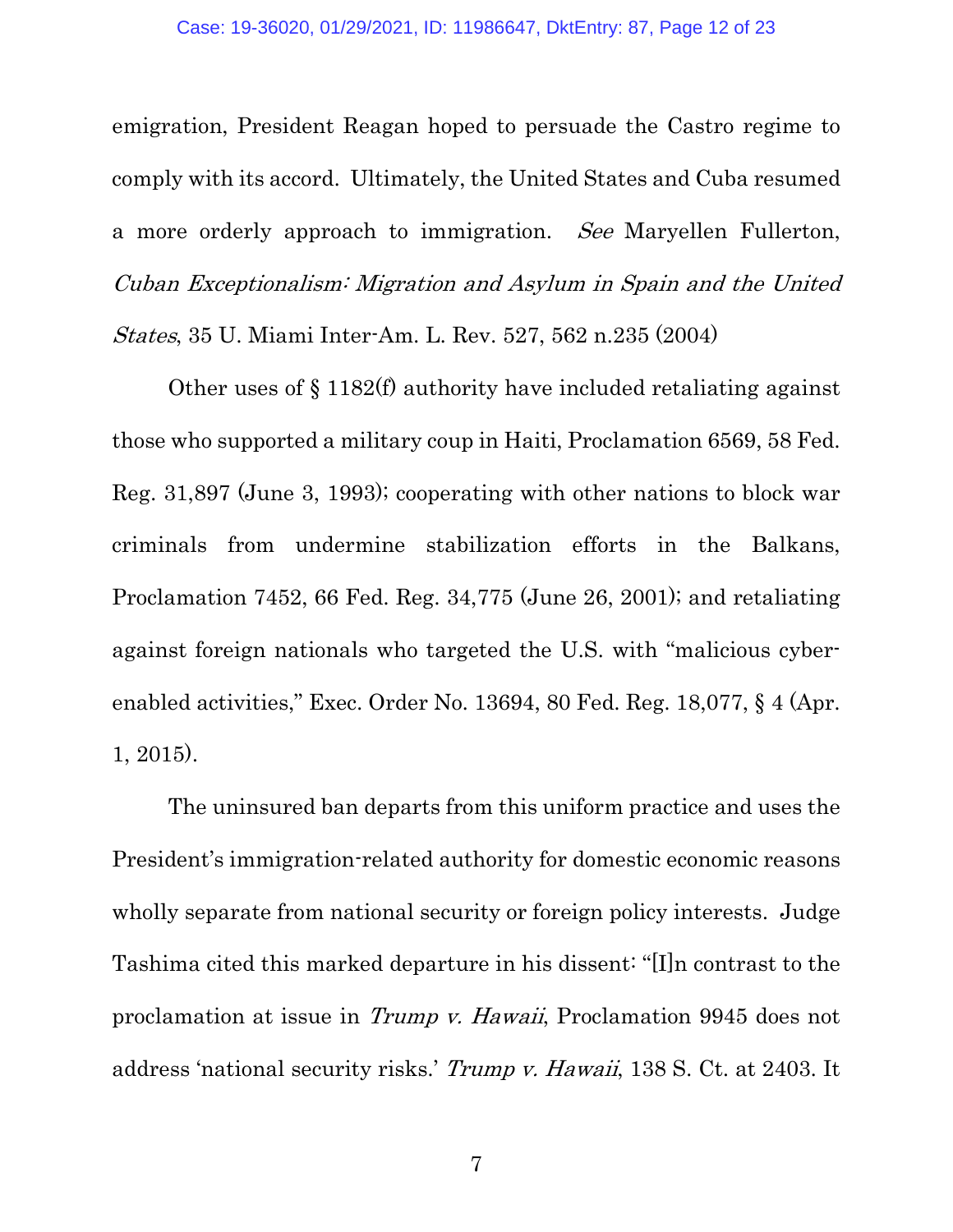instead 'deals with a purely domestic economic problem: uncompensated healthcare costs in the United States." Dkt. 79-1, p. 53 (citation omitted).

The unbroken, decades-long past practice should have informed the panel's analysis of the scope of the President's authority under § 1182(f). Instead, the majority dismissed the foreign/domestic distinction as "unworkable," reasoning that "all" restrictions under § 1182(f) could be viewed as domestic to a "greater or lesser degree." Id. at 41. This conclusion fails to distinguish between the root causes of a measure and its incidental effects.

By definition, any restriction on immigration affects the number and identity of persons who are lawfully present in the country. To that extent, any conceivable restriction under § 1182(f) has some domestic component. But it is still possible to distinguish between foreign policydriven restrictions—such as President Reagan's Cuba measure—that have incidental domestic impacts, and restrictions driven by purely domestic concerns. The former accord with past practice of  $\S$  1182 (f) and the leeway courts generally allow the President in international matters. See, e.g., Hawaii, 138 S. Ct. at 2419–20 ("Any rule of constitutional law that would inhibit the flexibility of the President to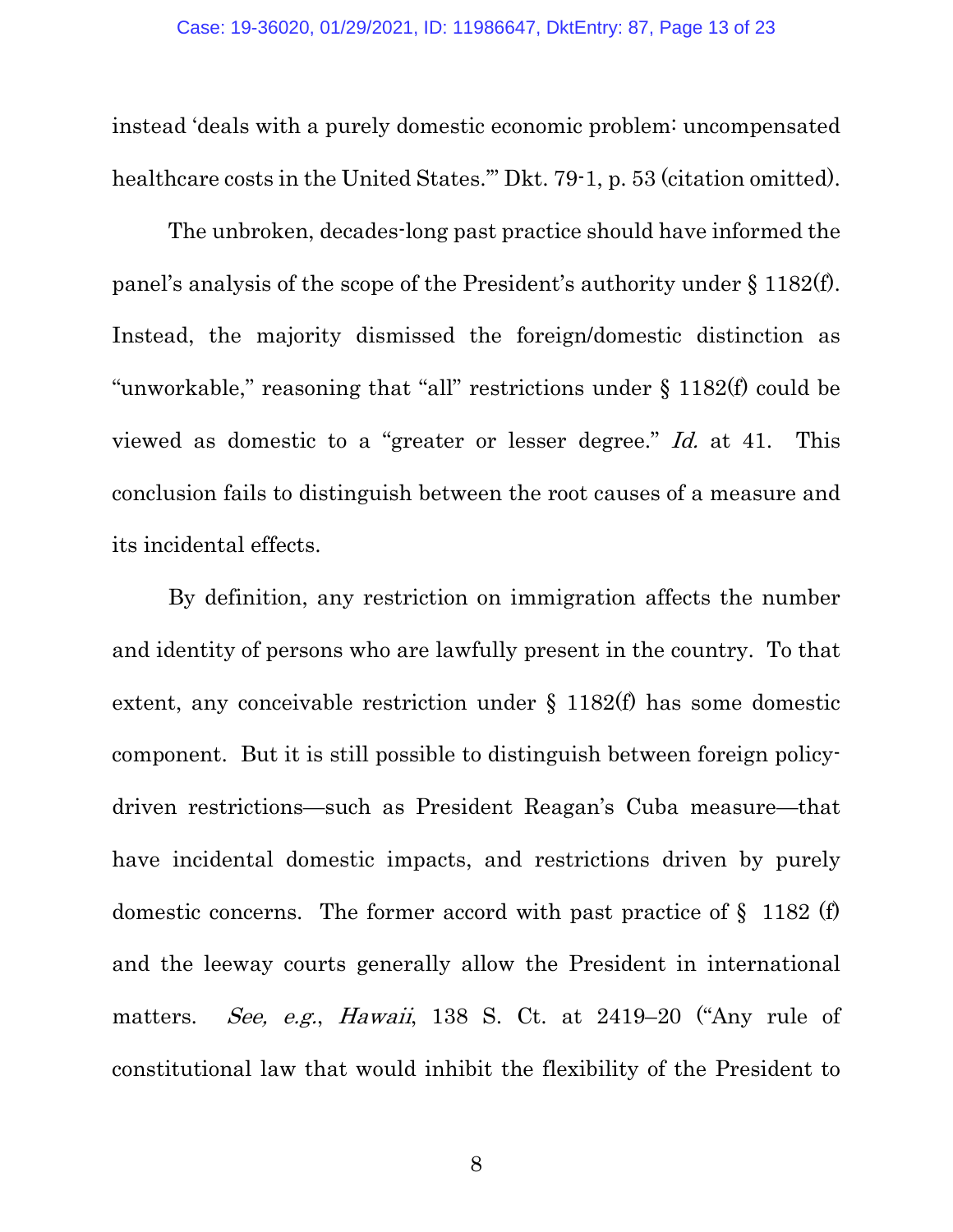respond to changing world conditions should be adopted only with the greatest caution, and our inquiry into matters of entry and national security is highly constrained.") (internal quotation omitted). The latter, however, run afoul of the purpose of § 1182 (f), as it had been understood for its entire history until the Proclamation at issue here.

The panel's analysis of § 1182(f) did not sufficiently consider the historical practice and judicial interpretations informing the scope of executive authority under that provision. This merits reconsideration. An additional, similar issue warrants granting the motion to reconsider: the panel did not consider the statutory context of the ACA, when doing so would have exposed the tension between the executive Proclamation and the congressional legislation.

### II. The Panel Improperly Discounted the Proclamation's Clash with the ACA's Encouragement of Immigrant Enrollment

The statutory scheme of the ACA depends on a broad "health insurance risk pool." That is, healthy people with lower health care utilization costs must be part of the insurance pools, so as to offset the higher costs of care for less healthy insureds and to facilitate lower insurance premiums. See King v. Burwell, 576 U.S. 473, 493 (2015)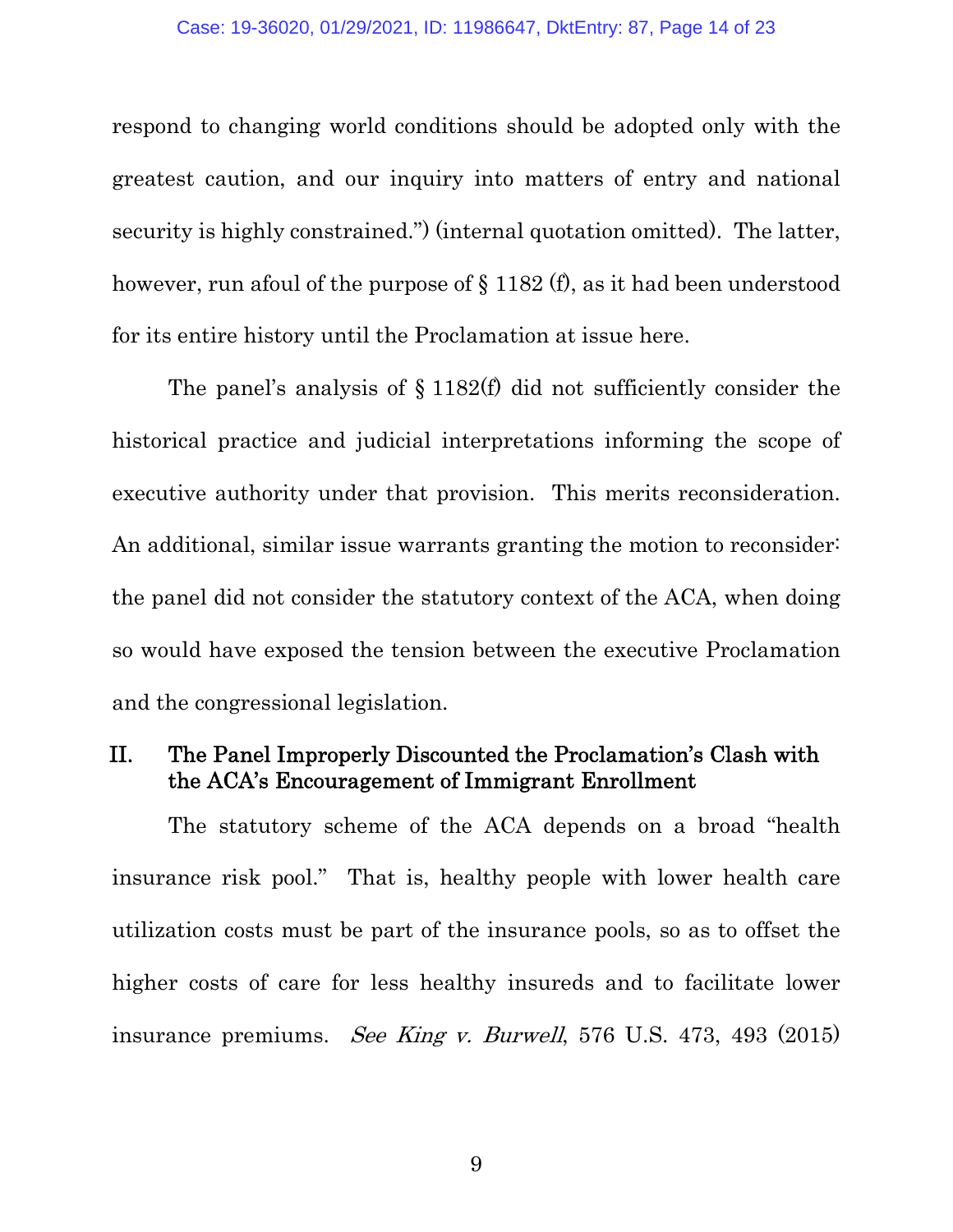(Congress sought to "broaden the health insurance risk pool to include healthy individuals, which will lower health insurance premiums").

As a general matter, immigrants are healthier than American-born persons. See infra, § II.b. In light of this "healthy immigrant effect," Congress deliberately crafted the ACA to encourage the enrollment of immigrants lawfully present in the United States. By barring immigrants for health insurance reasons and directing immigrants towards non-ACA plans, the Proclamation undermines Congress's statutory scheme. The panel did not give sufficient consideration to this issue, which warrants rehearing.

#### A. The ACA's Guiding Logic: Pooling High and Low Risks For Sustainable Health Care

In health insurance, risk pooling works by enrolling healthy individuals who pay in premiums more than they withdraw in benefits. Enrollment of these low-risk subscribers balances out less healthy individuals—such as the elderly and those with pre-existing conditions who are be more likely to claim benefits. *Id.* at 481-82, 493. Because of the central importance of risk pooling in sustainable insurance plans, Congress enacted three reforms in the ACA to diversify the health insurance risk pool: guaranteed issue insurance to ensure that anyone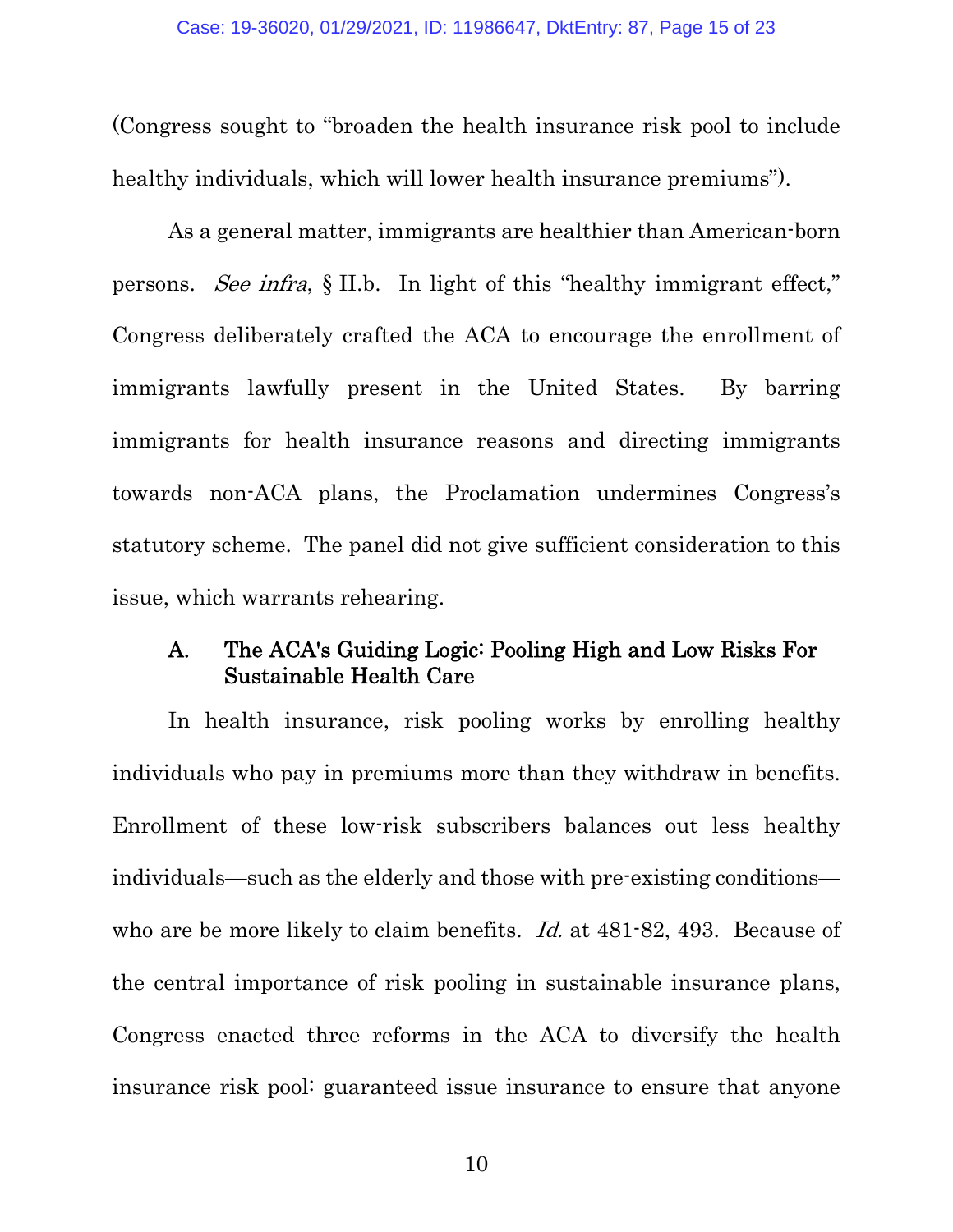can buy insurance, the individual mandate to incentivize the purchase of insurance before one becomes sick, and tax credits to make insurance affordable. See id. at 493.

#### B. Lawfully Present Immigrants Promote Sustainable Risk-Pooling Under The ACA

Study after study has substantiated the existence of a "healthy immigrant effect," *i.e.*, that immigrants as a whole are healthier than American-born persons. See Ilana Redstone Akresh, Health Service Utilization Among Immigrants to the United States, 28 Population Research & Pol'y Rev. 795, 799 (2009) (discussing empirical findings on superior health of immigrants compared with natives); Heather Antecol & Kelly Bedard, Unhealthy Assimilation: Why Do Immigrants Converge to American Health Status Levels?, 43(2) Demography 337, 337, 339-43 (2006) (concluding that empirical finding of "healthy immigrant effect" is supported by, *inter alia*, consistently lower rates of obesity for immigrants, compared with natives); David L. Ortmeyer & Michael A. Quinn, The Impact on Health of Recurring Migrations to the United States, 49(3) Journal of Developing Areas 49, 50 (2015) (discussing empirical foundation for "healthy immigrant effect"); Maria Roura, Unraveling migrants' health paradoxes: a transdisciplinary research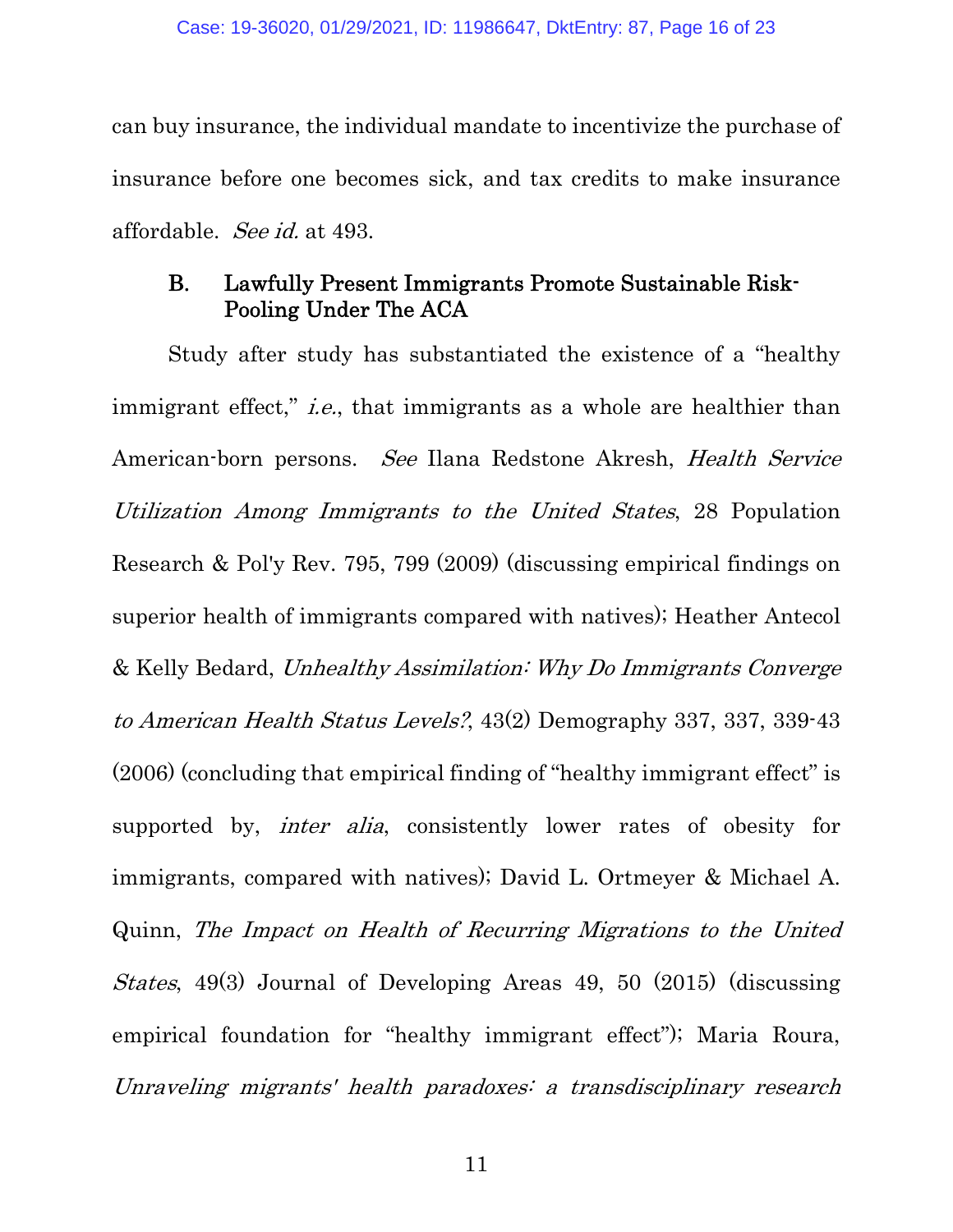agenda, 71 J. Epidemiology & Comm'y Health 870, 871 (2017) (migrants "often display similar or better health indicators" than native-born residents).

The healthy immigrant effect was presented to Congress in the years leading up to the ACA. Specifically, Congress heard expert testimony in 2008 that immigrants "live longer, have less chronic disease, and use less medical resources per capita than American born residents." See Addressing Disparities in Health and Healthcare: Issues of Reform: Hearing Before the H. Subcomm. on Health of the Committee on Ways and Means, 110th Cong. 65 (2008) (testimony of Anthony B. Iton, M.D., J.D., MPH, Director of Public Health and Health Officer, Alameda Cty. Pub. Health Dep't).

Congress leveraged this effect to bolster the sustainability of the ACA's framework in two ways. First, Congress authorized the enrollment of lawfully present noncitizens and enacted terms for their participation. See 42 U.S.C. § 18051(e)(1)(B) (authorizing enrollment of lawfully present noncitizens in State-contracted standard health plans offered in place of plans available through health insurance exchanges); 42 U.S.C. § 18071(e)(2) (mandating reduction in total annual insurance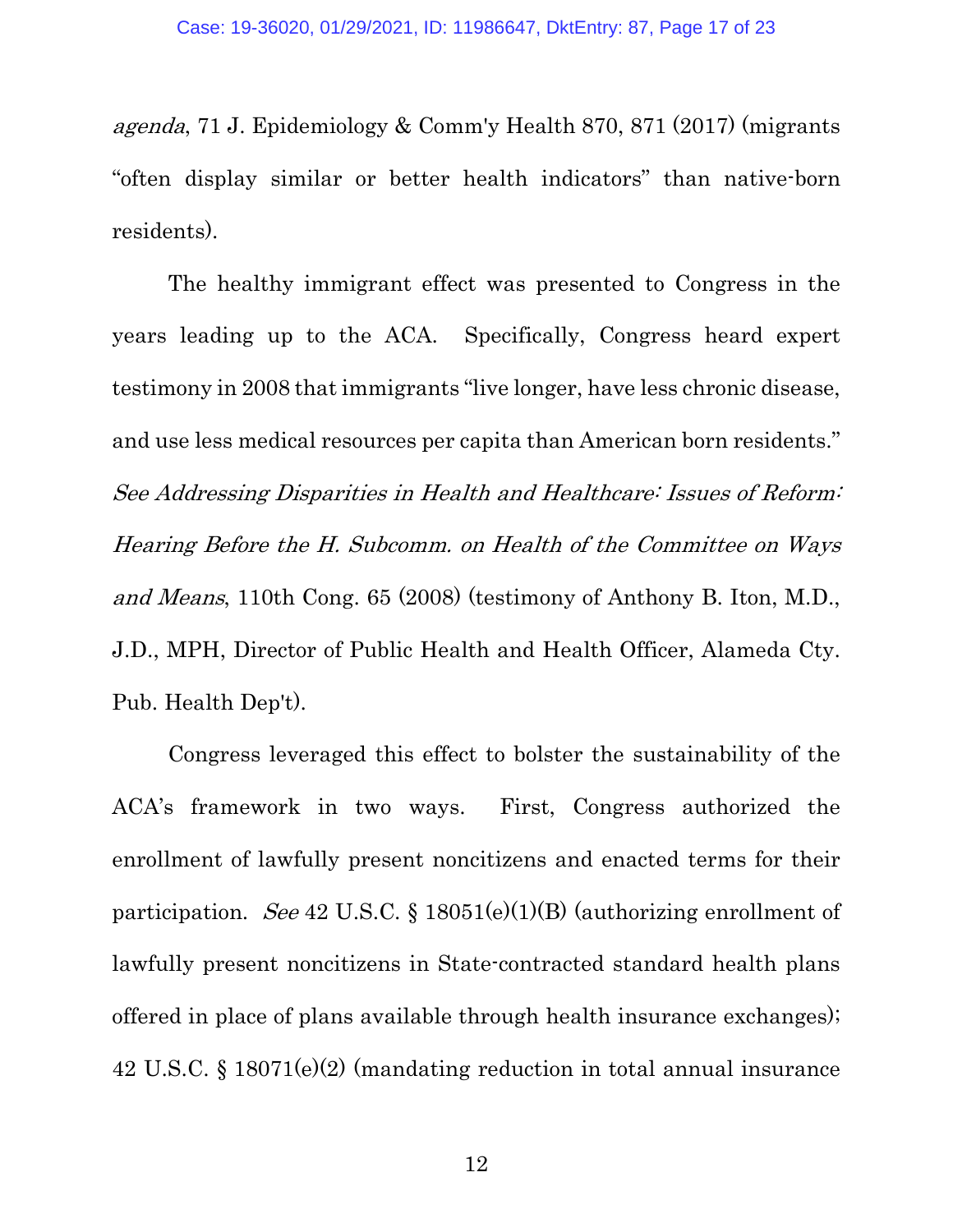expenditure insurers can require of enrollees, including noncitizens lawfully present); 42 U.S.C.  $\S$  18081(a)(1) (providing that Secretary of Health and Human Services will set procedures for determining that an individual is lawfully present and therefore may enroll); 42 U.S.C. § 18082(d) (barring ACA participation for noncitizens "not lawfully present").

Second, and most importantly, Congress actively encouraged immigrants to participate in ACA plans through tax credits and other means. See 26 U.S.C. § 36B(c)(1)(B)(ii) (providing that noncitizens lawfully present are eligible for tax credits that offset premiums and other costs entailed in enrolling in ACA programs).

Together, these components—permission and encouragement worked together to advance Congress's goal of bringing healthy immigrants into the risk pool.

### C. The ACA's Emphasis on Immigrant Enrollment Marked a Meaningful Departure from Congress's Past Practice

Congress's decision to emphasize and encourage immigrant enrollment in ACA plans is particularly noteworthy in light of Congress's past practice. Specifically, Congress has historically constructed barriers to immigrant participation in health insurance programs.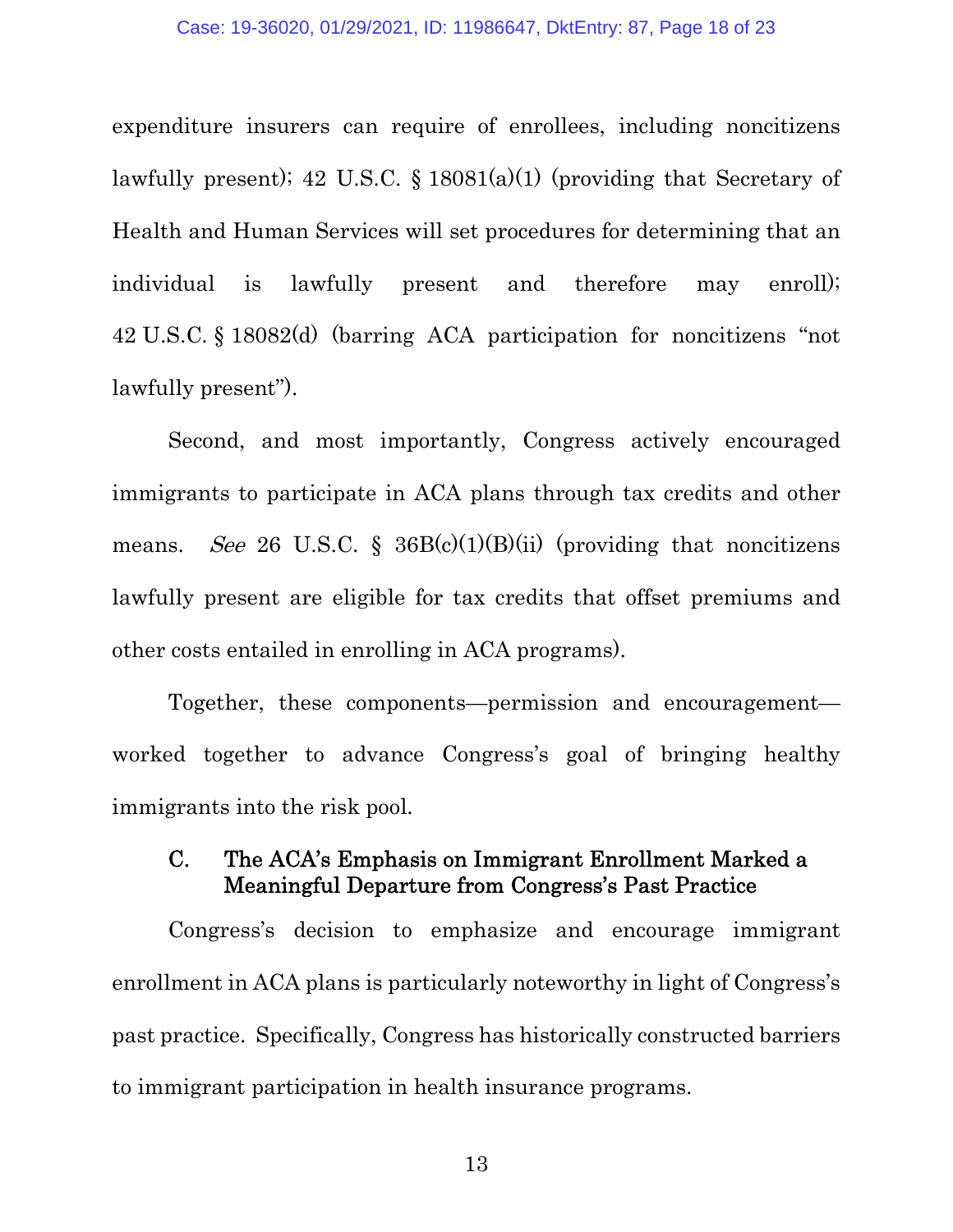For example, "[t]he law governing Medicare eligibility has always contained alienage restrictions." See Medha D. Makhlouf, Laboratories of Exclusion: Medicaid, Federalism, and Immigrants, 95 N.Y.U. L. Rev. 1680, 1701 (2020); cf. Mathews v. Diaz, 426 U.S. 67 (1976) (upholding restrictions on immigrants' access to benefits). Congress doubled down on these restrictions in 1996, when it imposed a five-year waiting period for Medicaid eligibility on lawful permanent residents ("LPR") and most other noncitizens who entered the United States legally after August 22, 1996. See, e.g., 8 U.S.C. § 1613(a); Janet M. Calvo, The Consequences of Restricted Health Care Access for Immigrants: Lessons from Medicaid and SCHIP, 17 Ann. Health L. 175, 179 (2008); Makhlouf, Laboratories of Exclusion, supra, at 1705-06; Michael J. Wishnie, Laboratories of Bigotry?: Devolution of the Immigration Power, Equal Protection, and Federalism, 76 N.Y.U. L. Rev. 493, 506-09 (2001).

In the ACA, however, Congress not only permitted immigrants to enroll, but incentivized them to do so.

### D. The Panel Majority Unduly Discounted the Conflict Between the ACA and the Proclamation

The Proclamation clashes with Congress's objectives in the ACA by requiring "approved health insurance" to enter the United States, but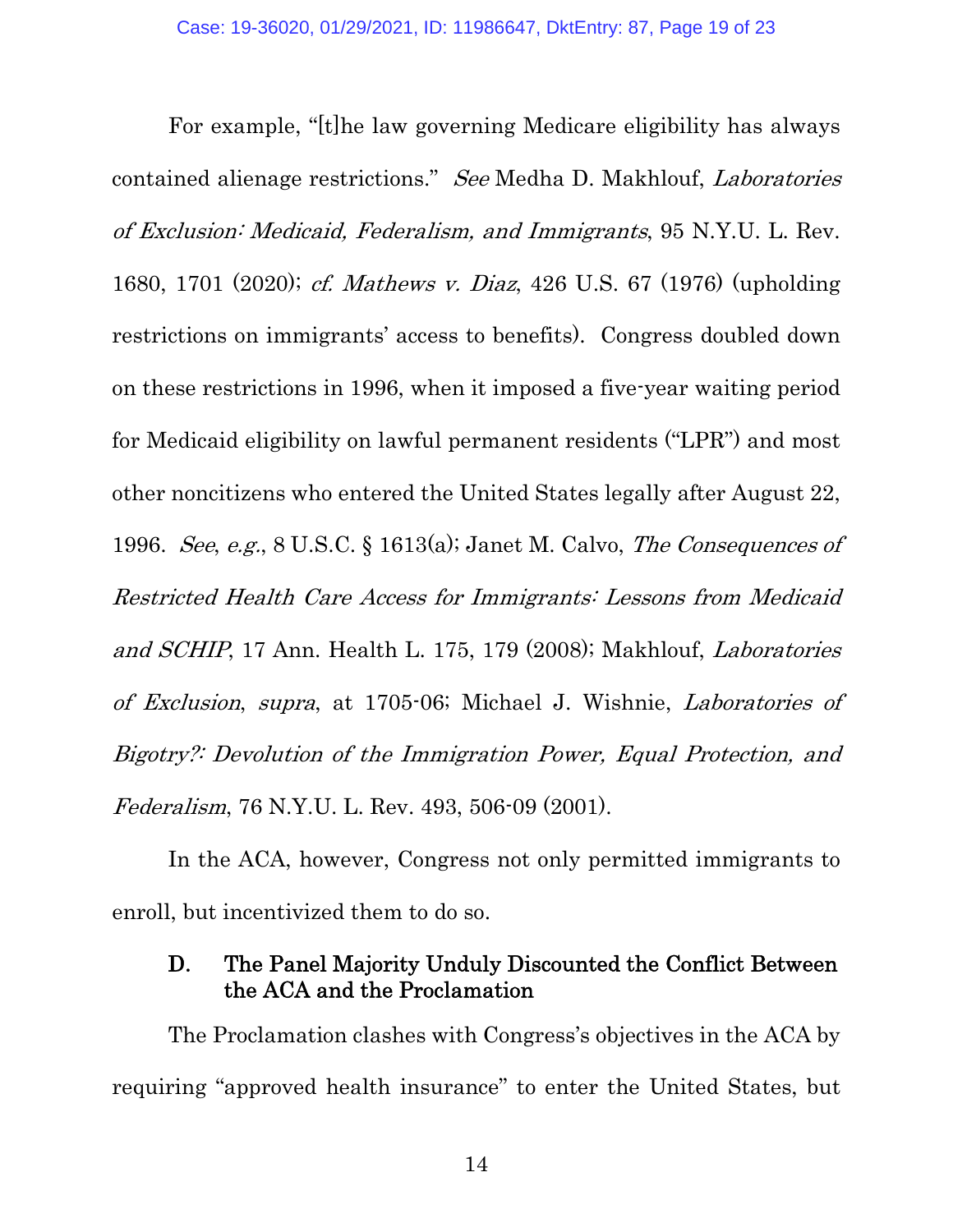pushing immigrants away from ACA marketplace plans. Specifically, the Proclamation lists nine "approved health insurance" plans. See Proclamation 9945, 84 Fed. Reg. 53,991, 53,992 (Oct. 9, 2019). One such plan is an "unsubsidized health plan offered in the individual market within a State." Id. By specifying only "unsubsidized" plans, the Proclamations implicitly excludes ACA marketplace plans for those who would qualify for subsidies based on their income. Cf. id. (not listing other marketplace plans).

In doing so, the Proclamation undermines the tax credits for immigrants that Congress expressly included in the ACA, for the purposes of broadening the risk pool. See 26 U.S.C. §  $36B(c)(1)(B)(ii)$ (noncitizens lawfully present are eligible for tax credits); King, 576 U.S. at 493 (tax credits diversify the risk pool by making insurance affordable). The Proclamation undermines Congress's goals by using health insurance as a barrier to entry, thus by its very nature obstructing immigrants' ability to lawfully enter the United States and join the risk pools.

The panel only briefly addressed the conflict between the ACA and the Proclamation. Dkt. 79-1, pp. 34–35. The panel resolved the tension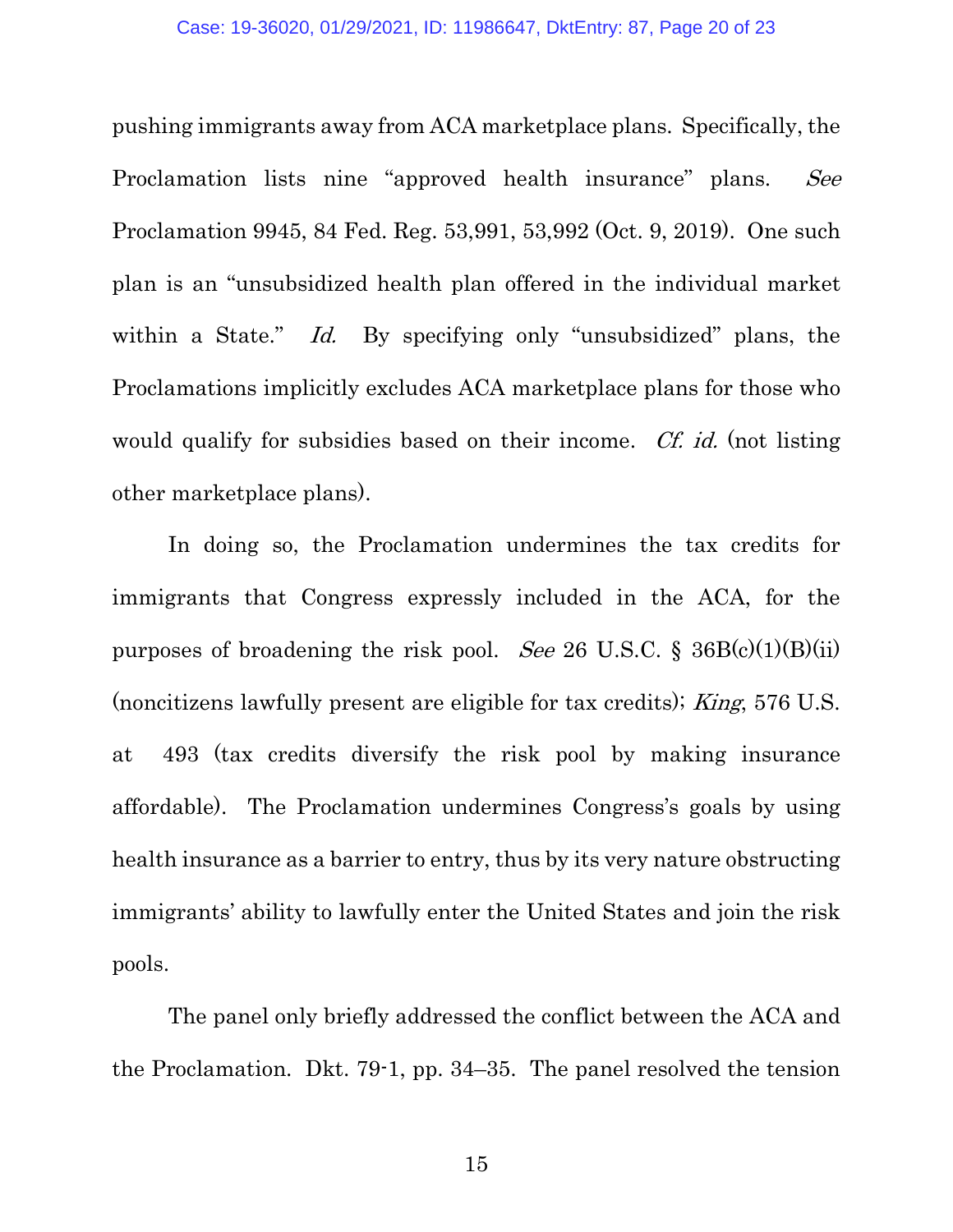by determining there is none because the Proclamation only applies to those who have yet to enter the United States while the ACA only authorized enrollment of immigrants who "already are 'lawfully present in the United States.'" Id. at 35 (emphasis in original).

But this approach is too narrow and thereby ignores the ACA's broader statutory context. By requiring immigrants to obtain a different health insurance plan before being able to access the ACA subsidies, the Proclamation unilaterally imposes a threshold requirement on access to the ACA's immigrant tax incentive. That arbitrarily raised threshold is inconsistent with the ACA's framework.

This exercise of unilateral executive authority to impede legislative policy is particularly notable in light of the Proclamation's unprecedented nature. See supra, § I. The panel's decision not to address, let alone reconcile, the conflict between congressional intent and executive power warrants rehearing.

#### **CONCLUSION**

For these reasons, this Court should grant the petition for rehearing.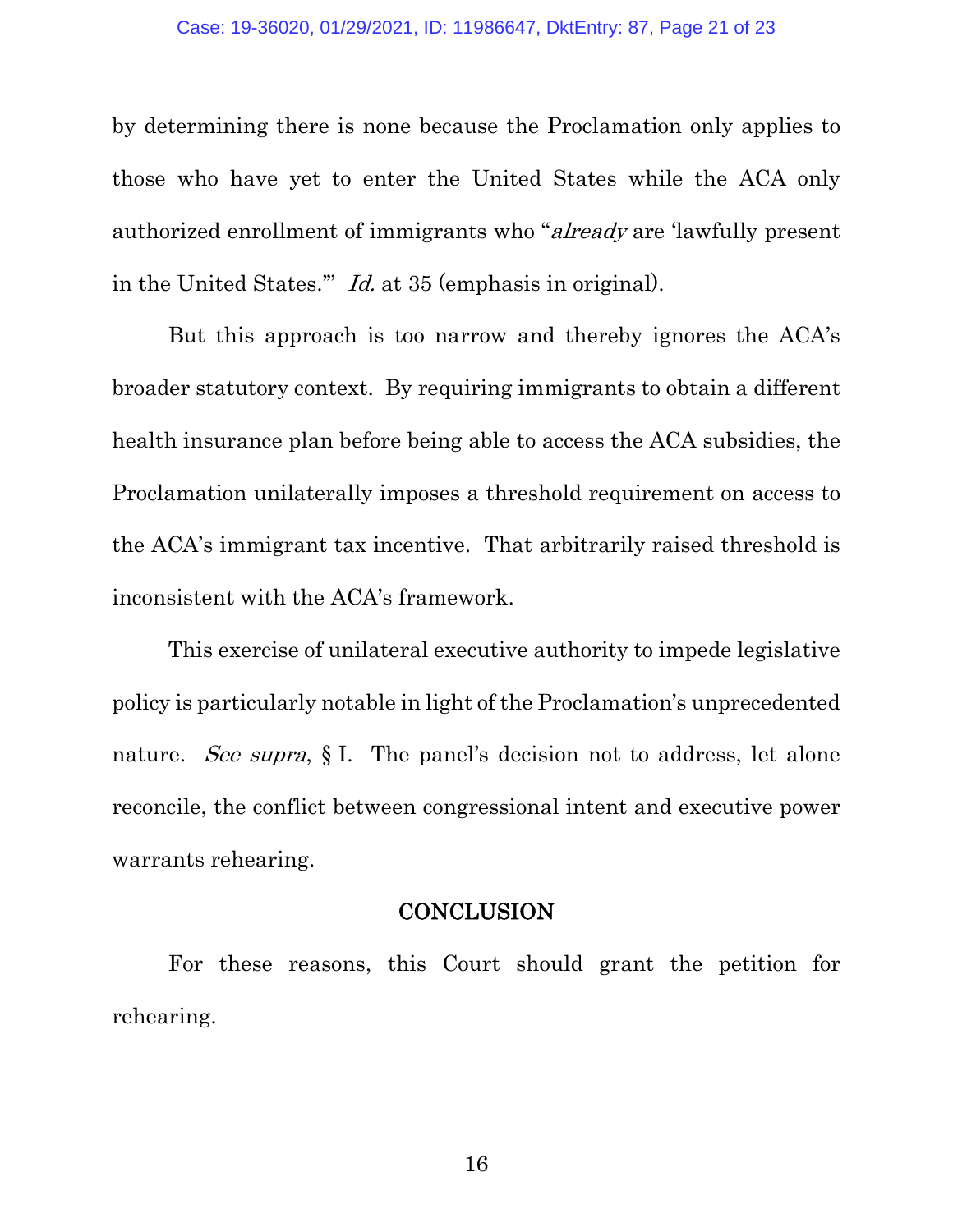PETER S. MARGULIES ROGER WILLIAMS UNIVERSITY SCHOOL OF LAW\* 10 Metacom Avenue Bristol, RI 02809 (401) 254-4564

SHOBA SIVAPRASAD WADHIA PENN STATE LAW\* 252E Lewis Katz Building University Park, PA 16802 (814) 865-3823

 $\overline{a}$ 

January 29, 2021 Respectfully submitted,

By: s/ Neil G. Nandi

LAURA K. MCNALLY NEIL G. NANDI LOEB & LOEB LLP 321 N. CLARK ST. STE. 2300 CHICAGO, IL 60654 (312) 464-3100

University affiliations are listed solely for informational purposes.